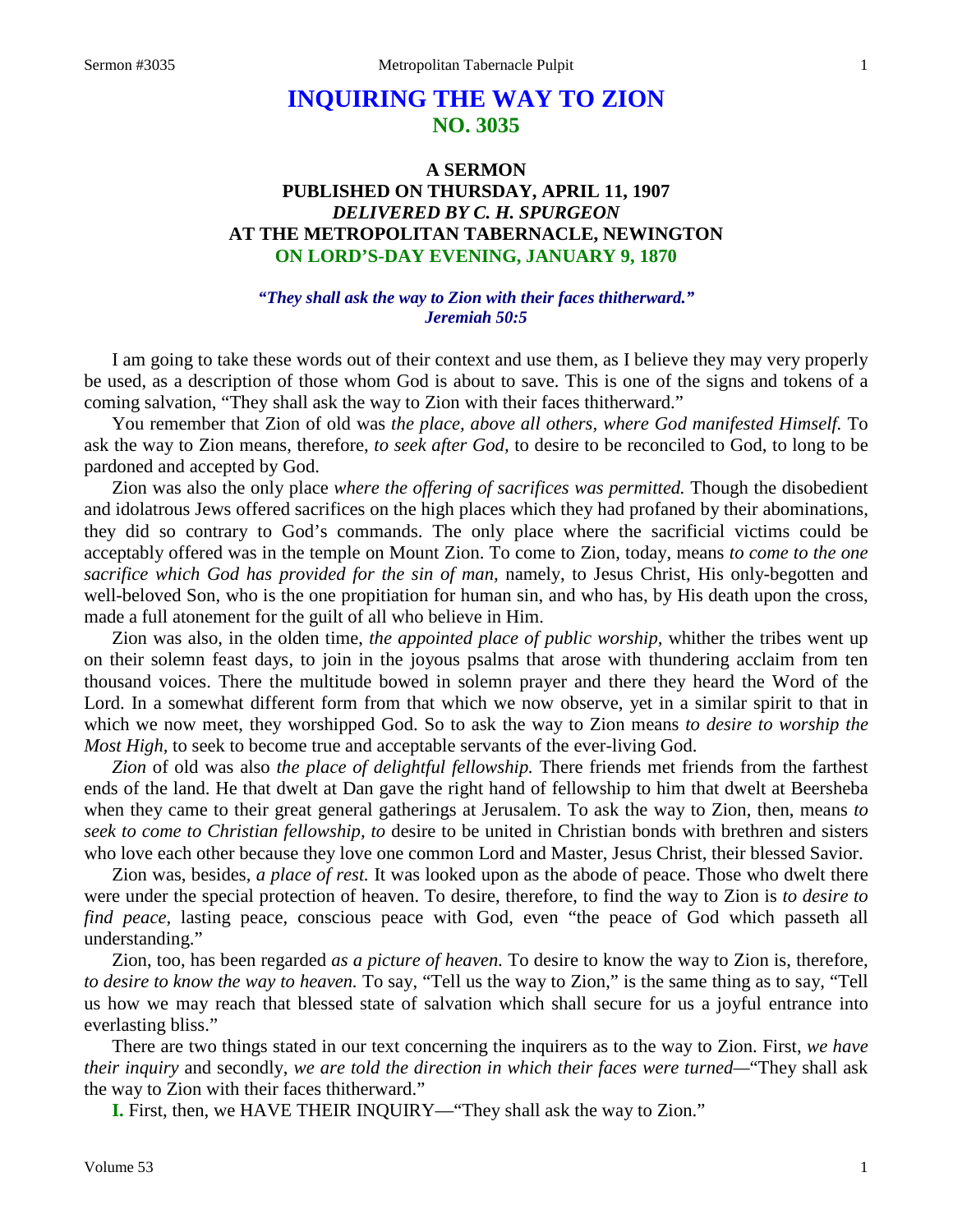Who will do this? We will try to find out who they are who ask the way to Zion. And first, they are evidently *those who are weary of other ways.* They have been treading the way that leads to hell. They have known and walked in the ways of pleasure and folly. They are familiar with the way of worldliness. Many of them have tramped along the miry way of self-righteousness and they have all run in the road of willful wickedness.

Yet they are willing to leave all these ways, for a man cannot go in two opposite directions at the same time. He must go only in one or the other of them, and in asking the way to Zion, it is taken for granted that the truthful inquirer is weary of all other ways.

Is it so with you, my hearer? You are not yet saved, but are you discontent with all that you have ever known as yet? It is a blessed thing when God makes a man discontented with all but HIMSELF when the way of sin is no longer so smooth and pleasant as it once was, and the enjoyments of the world are no longer so delicious and alluring as they used to be. Surely, if this is your case, my hearer*,* you are being weaned from the breasts of your vain delights that you may come to your Father who can make you truly blest.

I can only praise God from the depths of my heart if any of you, who are not yet in the way to Zion, have had your way hedged up of late, for it may be that the thorns, which have rent and torn you, have only kept you from going yet further astray from the right road. I hope that even the wretchedness which arises through treading the paths of sin may drive many to find relief from it in the Savior who is Himself the way to God.

Am I addressing any who are in such a condition at this moment? Surely there must be someone here who is saying, "I need to find something real, for I have tried the sham and found it useless. I want to get peace of conscience if I can, for I am distracted by the thought of my guilt. Wealth cannot satisfy me. I have abundance of this world's goods, yet I am not happy. Worldly ambition cannot satisfy my soul. I have gained the position for which I strove, but I am not content. My mind is driven to and fro as by a whirlwind. I am like a cockle-shell boat at the mercy of the stormy waves, or like the chaff from the threshing floor that is driven before the wind. I have no rest, no peace, no satisfaction."

Well, my dear hearer, if you are in that state of mind and heart, I earnestly recommend you to ask the way to Zion—for that is the place of rest and contentment—and if you are sincerely asking the way, I am quite sure that it is because you are weary of all other ways.

Those who ask the way to Zion also thereby confess that *they are not yet saved.* It is a great work, a divine work, to bring His people to confess that they are not yet saved, for the most of mankind have the notion that, somehow or other, all is well with them in the sight of God. This is especially the case with those who have been brought up religiously.

If you have, from your childhood, been regular attendants at a place of worship, if you have been kept strictly moral and outwardly religious, it is exceedingly probable that you will slide into the idea which perhaps you would not express in so many words, but still the idea is there—that you have, after all, very fair prospects with regard to the world to come.

In Jeremiah's day there were some to whom the Lord said, "Trust ye not in lying words, saying, The temple of the LORD, the temple of the LORD, the temple of the LORD, are these." And today the children of godly parents, the people who attend places of worship regularly, and live an outwardly moral life, are very apt to say, "The people of the LORD, the people of the LORD, the people of the LORD are we*."*

Perhaps some of you fancy that, because you have been baptized, although you never were converted, or because you have dared to profane the Lord's table by your presence, although you are quite unfit to be there, you are therefore saved. If that is the case with you, it will be a happy thing for you if you are led to inquire the way to Christ because you feel that you have not accepted Christ as your Savior yet. It will be a mercy for you if you are led to see that your natural condition, instead of making you a citizen of Zion, makes you a citizen of Sodom or of Babylon.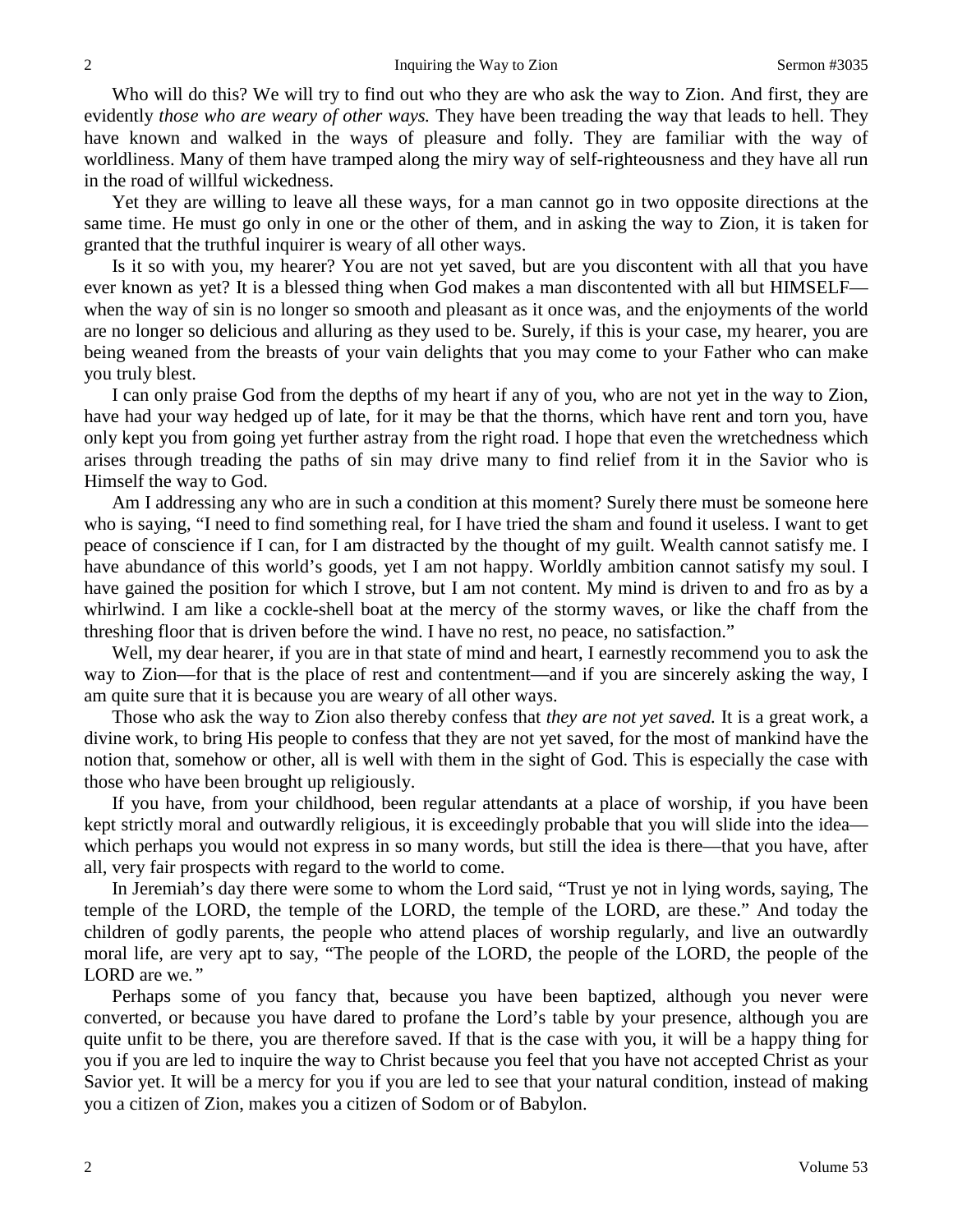#### Sermon #3035 **Inquiring the Way to Zion** 3

Certainly you cannot become a child of God by birth, by blood, by baptism, or by any ceremonial process—but only by the regenerating power of the Holy Spirit. If you are not yet saved, I pray that you may be made to know that you are not. It is only God's gracious Spirit who can convict a man, who thought all was well with him, that he is lost. Only the Holy Spirit can prove to him that he is not a Christian, though he thought he was one. And when he is made to realize this, he will probably soon be transformed into that which he now fancies he is—a true child of the living God.

So those who ask the way to Zion are those who are weary of other ways and who feel that they are not yet in the way of salvation, the way of holiness.

Further, to ask the way to Zion proves that *the inquirer is not presumptuous—*that he does not think that he shall get to Zion, blunder on as he may. I believe that many men cherish the erroneous notion that, if they are really sincere, and distinctly and decidedly moral, they will, somehow or other, by hook or by crook, get through the gate of pearl into heaven. They say, "If we do not, who will? If it will not be well with us, then it must be far worse with a great many others who are worse than we are." That is the kind of talk in which many indulge, but it is sheer presumption.

O sirs, believe me that being saved is not child's play. It is not a matter to be dreamed over. No man ever hit this mark by accident. No man's soul was ever saved by mere chance. Many a soul has gone to hell through neglect, but never has even one soul gone to heaven in that way. Remember that solemn unanswered question of the apostle Peter, "If the righteous scarcely be saved, where shall the ungodly and the sinner appear?"

If it is only after stern fighting and struggling—and often a long and wearisome pilgrimage—that the Christian gets into heaven, and if even he is sometimes "saved*,* yet so as by fire," how shall they escape who neglect so great salvation? If they who serve God most diligently have nothing to glory in, what will be the portion of those who rebel against the Lord, or who simply "neglect" His great salvation?

O sirs, if the best of saints sometimes fear that they will be castaways at last—though that fear is needless if they are the Lord's—what will become of godless Sabbath-breakers, or of you who never read the Bible, and never bow your knees in prayer, but who live as if there were no God, or as if it mattered not whether you served your Maker or abhorred Him? This fatal presumption will never do, and I hope there are some of you who have now done with it forever, who are no longer hoping to stumble into eternal life, but who are asking the way to Zion, knowing that there is but one way and sincerely desiring to find it.

This inquiry, if it be honestly made, also proves that *those who make it are not conceited.* They ask the way to Zion, for they do not think they know everything and they are willing to learn what they do not know. If a child should offer to tell them the way to heaven, they would be glad to hear it. Or though the person who might deliver to them the message of salvation should be clothed in the garb of poverty, and although his language might be incorrect and ungrammatical, yet if he should tell them plainly what they must do to be saved, they would be willing to take the treasure even out of an earthen vessel and to find the priceless jewel in the mire.

But when men boastfully say, "We know all that we need to know, so we have no need of any teacher. As for the Bible, we look upon it as an antiquated, worn-out old Book, and we, men of thought and intelligence, can do without it. Can we not study the rocks, or the starry heavens, or the wide fields of nature? What need have we of a voice from God to guide us?"—we can only reply, "Ah, sirs, your boasting is that of fools!"

You must excuse the harshness of the word, for it is true, for wise men know their ignorance—and only fools boast as you have been doing. May you be emptied of all your pride—turned upside down, as a man turns a dish bottom upwards, and pours out all its contents. And when you find that there is nothing in you, go and ask the way to Zion with true humility! You will never be truly wise till you find out that you are not wise, and you will never really know till you are willing to admit that you know nothing except what God teaches you by His Word, His Spirit, or His servants.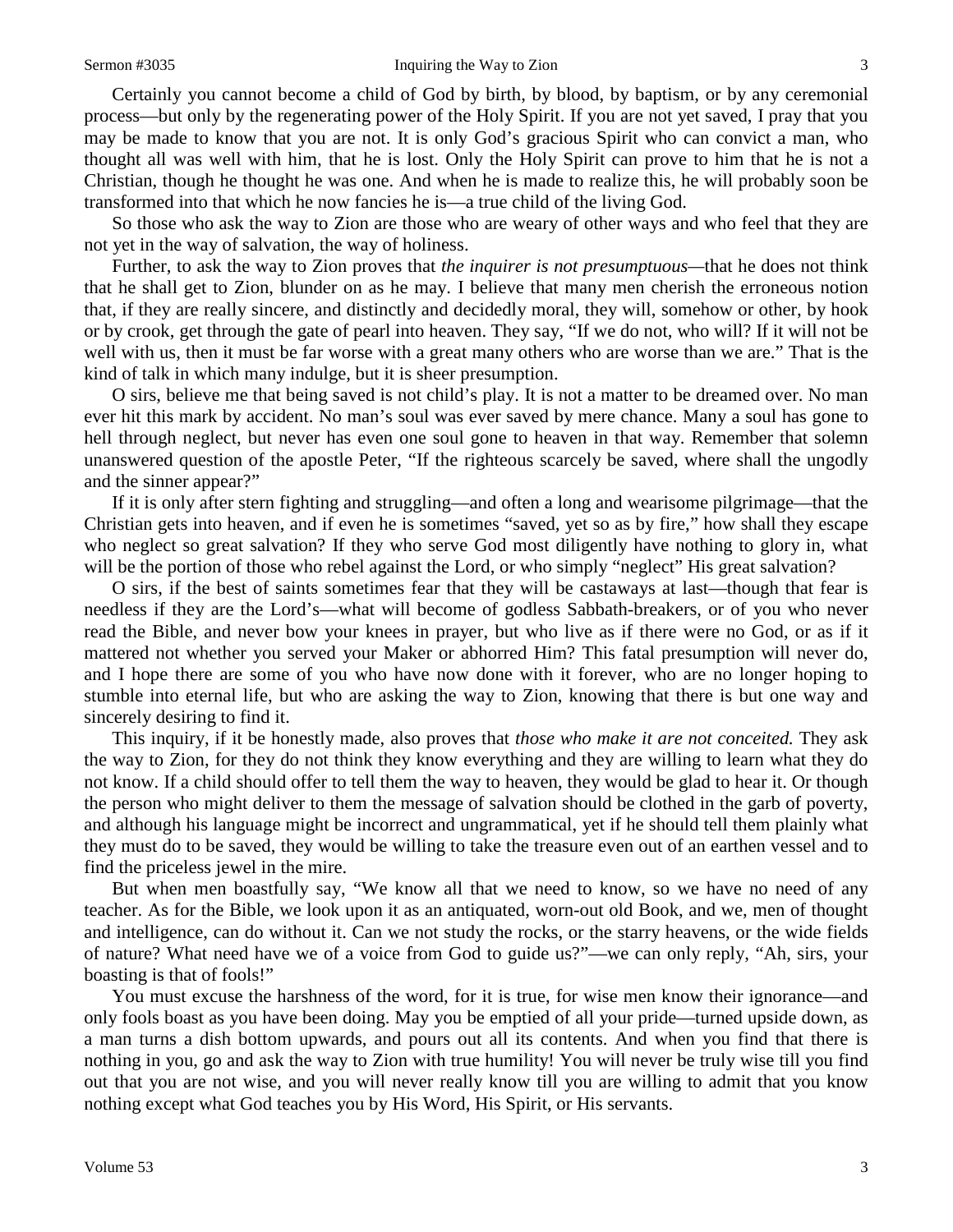There is another thing about this asking the way to Zion—*it shows anxiety on the part of the inquirers.* Sometimes when one wants to find a certain spot in the intricate streets of London, one stops and asks a policeman or someone else, which is the way to such-and-such a place, and an answer is given with more or less clearness. But having gone in the direction indicated, and not having found the place, one naturally asks again and perhaps again. If you are afraid of missing the spot you want to find, there is seldom anything lost by asking, and it is always better to spend one minute in asking the way than to waste ten minutes in going wrong.

He who is the most anxious to find the right way is the man who will ask the most often—and I trust there are some here who are willing to ask of the Word of God and to ask of God's servants—"Tell me, is this the road to heaven, or am I mistaken? Is this the plan of salvation, by which alone sinners can be delivered from the wrath to come? O sirs, I cannot afford to be mistaken here, for my soul's eternal welfare depends upon it. A mistake here would involve everlasting misery! So, as before the living God, tell me the truth, even though it should hurt my feelings and make me angry, yet be faithful with me, O men of God! I ask you again, and yet again, the way to Zion."

I think, too, dear friends, we may say with regard to this inquiry, that *the man who makes it is not a skeptic.* He would not ask the way to Zion if he did not believe that there is such a place. There are some people who are continually trying to amuse themselves by pretending to be doubters. I speak what I really feel about this matter, for I do not believe in the honesty of nine out of ten of the doubts of which I hear, or of the new ideas that are constantly being brought forth concerning one truth or another.

I am sometimes asked why I do not preach more often against these heresies. What! Am I to tell everybody what any fool likes to say against God? Not I! If anybody else wants to propagate infidelity in that way, let him do it. I shall not blow a trumpet to call attention to the falsehoods that men keep on inventing. If I answered everything that they have said up till now, they would say something else that was false next week. I have better employment than that of blacking the devil's boots in this way.

And besides that, I have the satisfaction of knowing that the most of you are not troubled by these heresies. You know, in your inmost souls, that this Book is true, that there is a God and that, before long, you will have to stand before Him to give an account of the deeds done in the body. If any of you do not believe the Bible, that does not affect the fact that it is true.

And what I have to say to you is to charge you, as you love your never-dying souls, to escape from hell and flee to heaven—to point out to you which is the right road and to beseech you not to miss the overwhelming glory of eternal life for the sake of indulging your foolish and fatal pride. There is a heavenly Zion—ask the way to it, press forward and find it.

I will make only one other remark upon this part of my subject. Those who sincerely ask the way to Zion *are evidently not asking out of mere curiosity,* for if they were, they would ask where Zion is and what sort of a place it is. And they would probably ask some very foolish questions concerning it. Instead of doing so, they simply say, "Show us the way." That is practical—they ask the way to Zion.

I often fear that the questions which are asked by many people concerning various mysterious or difficult doctrines in the Bible are only asked in order to try to lull their consciences to sleep while they are living in rebellion against God. A man says to me, "Can you explain the seven trumpets of the Revelation?" No, but I can blow one in your ear and warn you to escape from the wrath to come.

Another says, "Can you tell me when the end of the world will come?" No, but I can tell you how to be so prepared for it that you need not be afraid if it were to come tonight. I can urge you to trust the Lord Jesus Christ as your Savior, so that, let the end of the world come when it may, you can await it with holy joy and enter into eternal bliss.

We want more, amongst sinners especially, of practical questions, and not mere captious and curious inquiries. There will be time enough for you to ask all proper and right questions, and to have them answered, when you have sought and found the Savior. But meanwhile, my dear hearer, your immortal soul is in jeopardy, so attend to that first of all.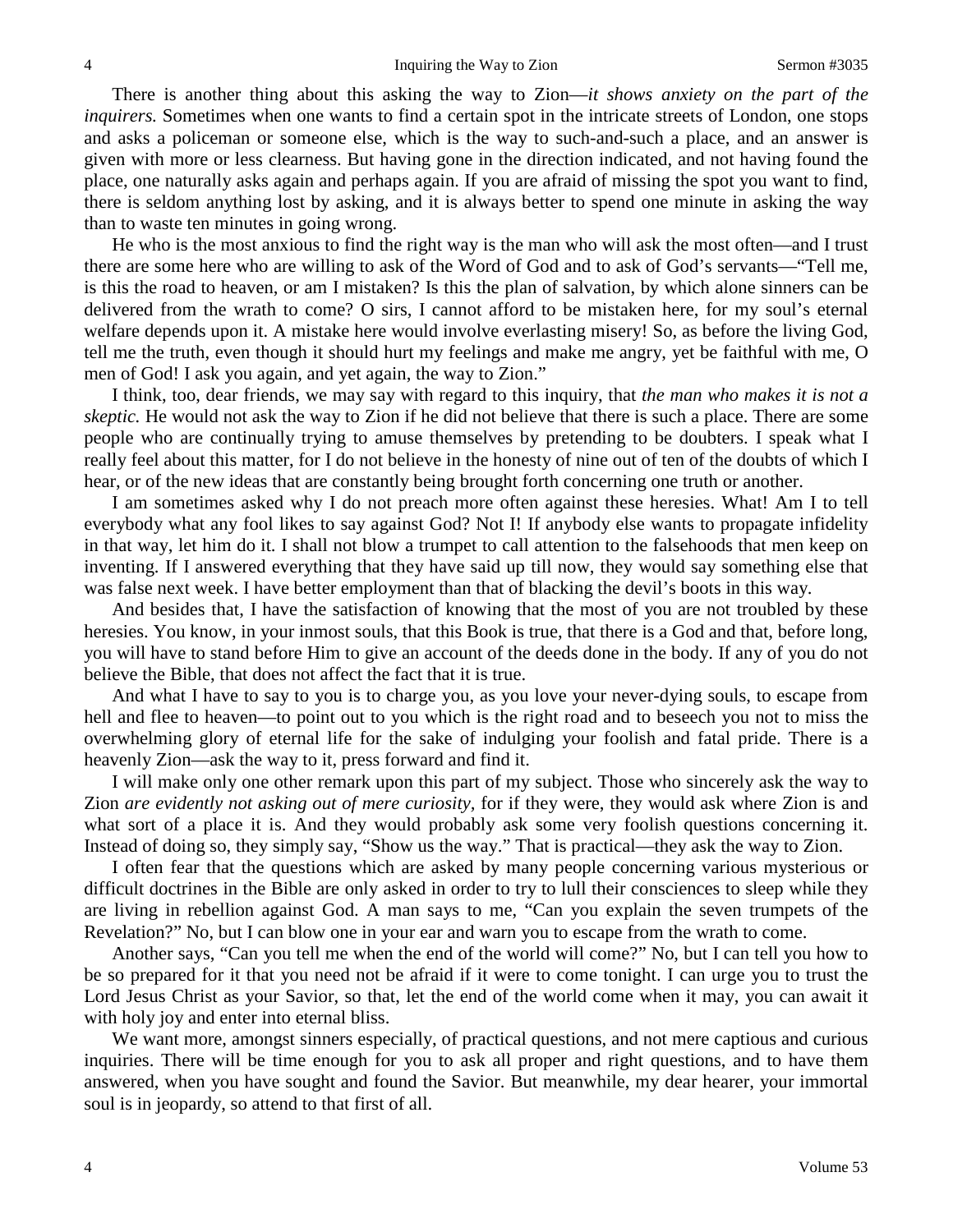A man who is sinking in the sea is mad if he says, "I won't lay hold of that rope until I understand all about astronomy." A man in a burning house need not trouble his head about geology—his first business is to get to the fire escape—he can leave his study of geology till tomorrow. So, you unconverted ones should "seek first the kingdom of God and his righteousness*,"* and all other things you need shall be added unto you.

This must suffice concerning the sincere inquirers who ask the way to Zion.

**II.** Now we will consider THE DIRECTION IN WHICH THESE INQUIRER'S FACES ARE TURNED—"They shall ask the way to Zion with their faces thitherward."

If a man should ask you the way to a certain part of the town which lies toward the North, and his face should be turned toward the South, you would say, "Sir, that place is in the very direction from which you have come. You must turn your face the other way if you mean to get there."

But suppose that he kept on walking in the same way in which he was going before he spoke to you, and suppose that he still asked the way, yet persisted in doing the very opposite to what he should do, you would at once know that he was merely mocking you, and you would very likely pass on and say to yourself, "I will answer the civil inquiry of anyone who really wants directions, but I will not continue to answer the inquiry of a man who asks the way, and when he is told, deliberately turns his face in the opposite direction."

I hope I am addressing many who are saying, "We do want to be saved. We are in real earnest about it. We would do anything in our power to be true Christians and to have our sins forgiven." Shall I tell you how we can know whether your faces are turned in the right direction? *A man who has his face towards Zion is in earnest about divine things.* He used to trifle concerning eternal realities, or to assume the appearance of earnestness on certain occasions.

When he heard an earnest preacher deliver an impressive discourse, he felt his spirit somewhat stirred, but he soon cooled down and was as careless as before. A man who has his face Zionward is constantly in earnest. He feels that the chief business of his life is to get salvation, and I do not believe that a man is in real earnest about eternal life without sooner or later obtaining it. I do not think there will be one lost sinner in hell who will be able to say, "I honestly and earnestly sought the Savior, but I sought Him in vain."

A man may be in earnest and yet, through lack of knowledge, he may miss the mark for a while. But I believe that, sooner or later, the light will come to him. If God continues to cherish the earnest desire within his heart, it will be a sign that He means to ultimately open the prison door and set the bound spirit at liberty. So, earnestness is a good sign of the face being set Zionwards.

Another sign that a man's face is towards Zion is seen when *he hears the Word attentively.* There is great hope for the man who constantly attends the preaching of the Gospel—that is to say, if it be really the Gospel that he hears, and if it be honestly and earnestly preached—and if, while attending the house of prayer, the man does not merely come in and go out as a mere formal worshipper, but anxiously listens and watches to hear whether there is a message that is especially suitable for him.

I know that I have some hearers who seem to go a-fishing in my sermons to see if there is something in it suited to their case that they can catch and appropriate to themselves. Like the little boy who used to listen so attentively that his mother asked him why he did so, and he replied, "I heard a minister say once that if there was a word in the sermon that might be blessed to us, Satan would be pretty sure to try to distract our attention so that we might not hear it. So I want to hear it all and see if there is something that may be useful to me."

I am satisfied that your face is set Zionwards when you can honestly say, "I come to the house of prayer and sit there, not merely because it is the Lord's-day and we must go somewhere to worship Him—not because I like to see the crowded congregation, and to join in the joyous songs of praise, but because I hope that one of these days the minister will be guided by the Holy Spirit to let fall a handful on purpose for me—and that even I may know what it means to be saved in the Lord with an everlasting salvation."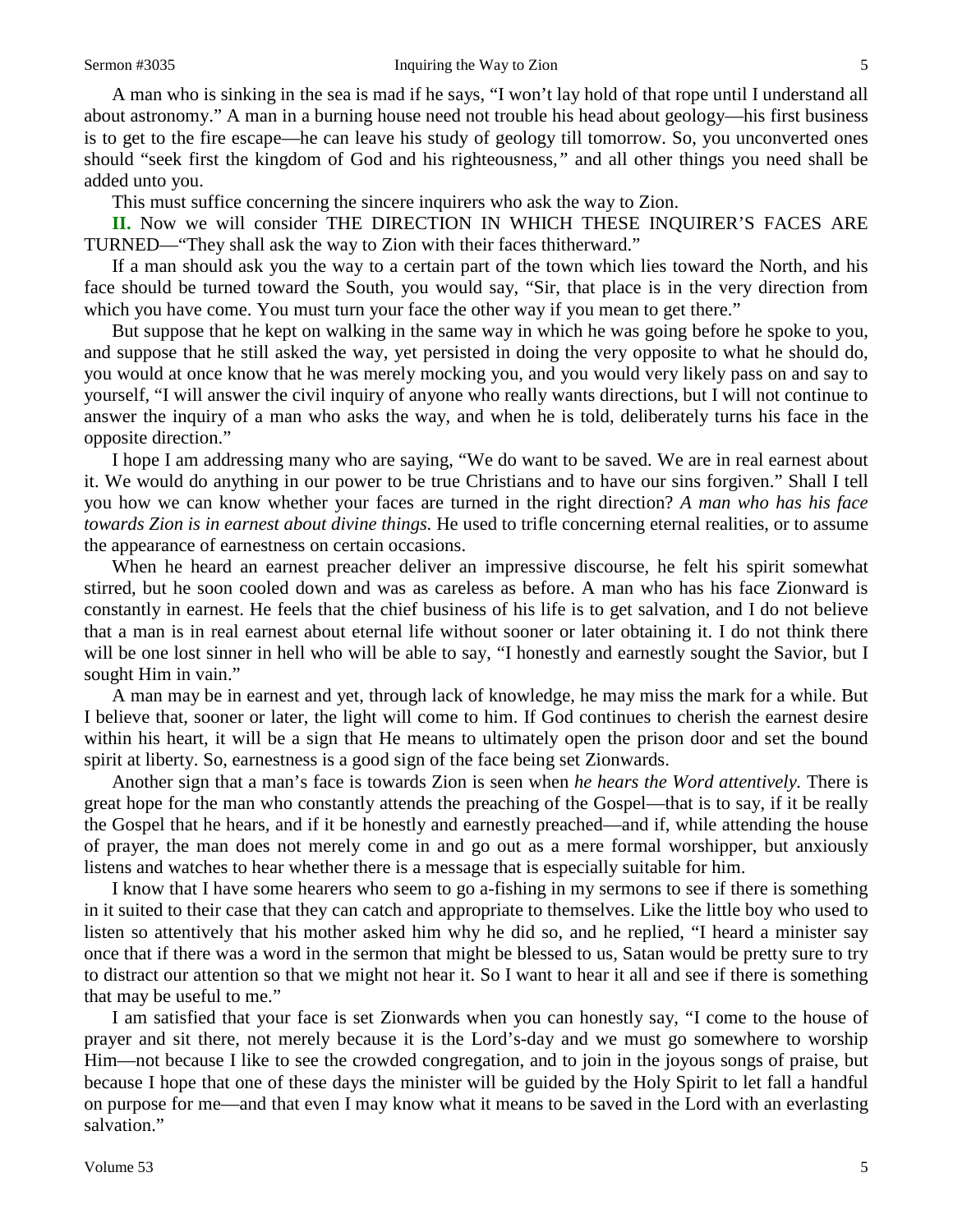Perhaps a better sign still is when a man, not only continually hears the Gospel preached, but frequently, and as often as he can, *reads the Word of God with a view of finding something that may meet his case.* In some respects, the preached Word has a very powerful influence over those who hear it, because it comes with a living power from living lips—and God has ordained that by the preaching of His Word men shall believe and be saved.

But in other respects, this divinely-inspired Word is far superior to anything that we can ever say, for it is the infallible Word of God which lives and endures forever. Here is God's own truth in God's own words—and when I find that any of you get up a quarter of an hour earlier in the morning so that you may be able to read a chapter before you go to work, or when I hear that you carry your little pocket Testament with you, so that in your dinner hour you may read a few verses with the prayer—"O God, save my soul while I read this Your Holy Word!"—I feel that if you have not already found Christ, you soon will do so.

At any rate, I am satisfied that you are inquiring the way to Zion and that your face is turned towards heaven. And I do not believe, my dear friend, that you will long be in the habit of attentively reading the Word without finding some precious promise that shall come home to your spirit and bring you into the light.

There is one better sign still and that is this—I am so glad to know that some *of you have begun really to pray.* I expect that most of you used to pray, after a fashion, even when you were children. Your mother taught you to say a little prayer at her knee before she put you to bed, and many of you did not give up that habit until you went away from home.

Perhaps you were apprenticed and possibly there was another apprentice in the room where you slept, and you had not the moral courage to kneel down while he was there. Well, I am sorry if it was so, yet I fear that where you did observe that form, you did not really pray. But now you do truly pray and from your heart you do really speak to God.

It may be that there are others of you who have always used a printed or written form of prayer, yet till lately you never prayed in the true sense of that word. You used to read or recite the words just as the followers of Mohammed repeat their stereotyped form, but your heart was not in them and you were often half asleep even while you were uttering those meaningless words.

But now you cannot help praying—you groan out to God poor broken sentences that you would not like to see in print. I recollect the time when I used to pray after this fashion, "O God, save me! I hear the Gospel preached whenever I can, but it does not bring peace to my heart. I am still without God, without Christ, and without hope in the world. O Lord, do save me. Save, me, I beseech You. And save me now!"

If that is the spirit in which you have prayed, never mind what your words may have been—if this has been your desire, your face is set heavenward, and I do not believe that the Lord will long let you cry thus unto Him without sending you a distinct answer of peace. You remember that the Lord said to Ananias, concerning Saul of Tarsus, as one of the evidences of the great change that had been wrought in him, "Behold, he prayeth." And if that can be said also of you, there is good reason to hope concerning you. Surely the Holy Spirit has already been at work within you if you have begun continually to pray and to pour out your heart's supplication in secret before the living God.

Another good sign of sincerity is *when a man begins to forsake his old companions and shows that he likes the people of God far better.* In my early ministry in London, there was a certain friend—if he is not here tonight, he is usefully engaged elsewhere—who came to the service, one Lord's-day evening, with no object beyond a vain curiosity. But that night the Word of the Lord stung him to the quick and made him very angry.

He wrote me a letter, the next morning, to tell me that I had insulted him and I do not know what he was not going to do. He came again to see if I would do the same as before and the Word of the Lord cut him up far worse that time. But it was a very different letter that he wrote to me the next morning. He said that he had been in the habit of meeting, on Sunday nights, with half a dozen friends—most of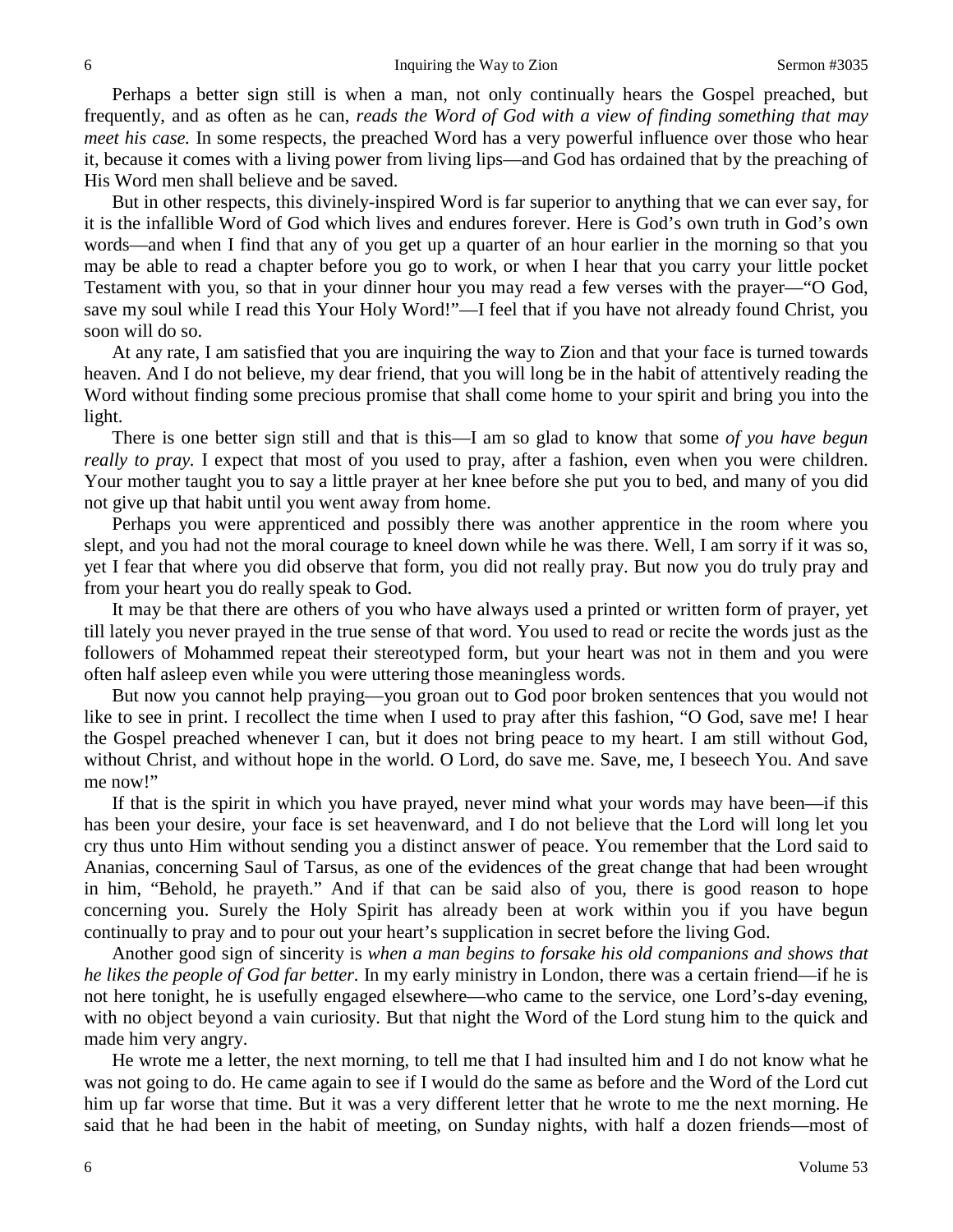whom are members of this church now—and they used to, on Saturday, to draw at the top of a sheet of notepaper a little sketch signifying, "Drop in on Sunday night—pipes and tobacco at seven."

Then the man went on to tell me that, if these former friends of his would not come with him to the house of prayer, they would be friends of his no longer, for that old mode of spending the Lord's-day evening would never suit him again. That is one of the sure signs of the working of God's grace, when a man says to his old companions, "Now, sirs, I cannot be your friend if you are not God's friends. As far as worldly matters are concerned, I will help you when I can. I will not break my friendship with you in that respect. But as to spending my leisure hours in the places of sin where you find your delights, I cannot do it. I fear I am not yet converted. I am afraid I am not a Christian, but this much I know—I cannot find my pleasure any longer where I used to find it."

Ah, my friend! When you talk like that, you have your face set heavenward even if you are not actually on the road there. You are certainly in a hopeful condition and I trust that, ere long, there will be something better even than that to be said concerning you. You will go to the houses where the name of Christ is like ointment poured forth, and though you may sit still and hold your tongue, you will be thinking, "I wish I had a share in these precious things and I do delight to hear these people talk about them."

I know some, who are truly learned men, who have been delighted to listen to a very poor woman as she was talking of the joy of the Lord only a little while before she passed into the spirit-land. It is usually a sure sign that we are in love with the Master when we are in love with His servants and when we find delight in the company of His people. It is surely because there is a secret drawing of our hearts towards Him. It indicates to me, my friend, that your face is set Zionwards when you begin to hate the company of the loose, the frivolous, the wicked—and to choose the company of the earnest, the truthful, the godly, the prayerful, the lovers of the Lord Jesus Christ.

I shall only detain you while I mention the best sign of all—a sign, dear friends, which I believe is present in many of you—namely, that *you are beginning to repent of sin and beginning, though you hardly dare to think that you are, to believe in Jesus.* Only a few days ago you did really think that you had believed in Jesus, though you are afraid to think so tonight, and you would not like to be deceived about so important a matter.

Yet at times, there is a most blessed brokenness of heart about you. You cannot look back on your past history without feeling that your tears must flow as you mourn that you should ever have lived as you have lived—that you should have had so many privileges and should have slighted them—that you should have had so many warnings and should have despised them.

You do not imagine that this feeling is true repentance, but I believe that a truly repentant soul scarcely ever thinks that it does repent as it ought to do. When a man is most tender in heart, he generally says, "I grieve that I feel so hardened and that I am not as tender as I ought to be." Remember this—there never was a saint who repented as much as he should have, for repentance should be perfect and no Christian has ever attained to that height.

As for believing in Jesus, I know that there are some of you who—when you have just been reading the very sweet promise in the Scriptures and your heart has been enabled to rest upon it—have had thoughts like these, "I cannot say that I really do believe in Jesus, but I do desire to believe in Him. And one thing I know, if He is not yet mine, I will never be fully at rest with anyone but Himself.

## *"'Other refuge have I none.'*

"If I cannot nestle under His blessed wings, I will never try to hide under any others." You sometimes hope that you really have trusted in Jesus—and I think that you have done so, although your faith is very feeble. Remember, however, that even a feeble faith is a saving faith. Though your faith is no bigger than a mustard seed, so that you can hardly see it, it will bring salvation to you. Even if you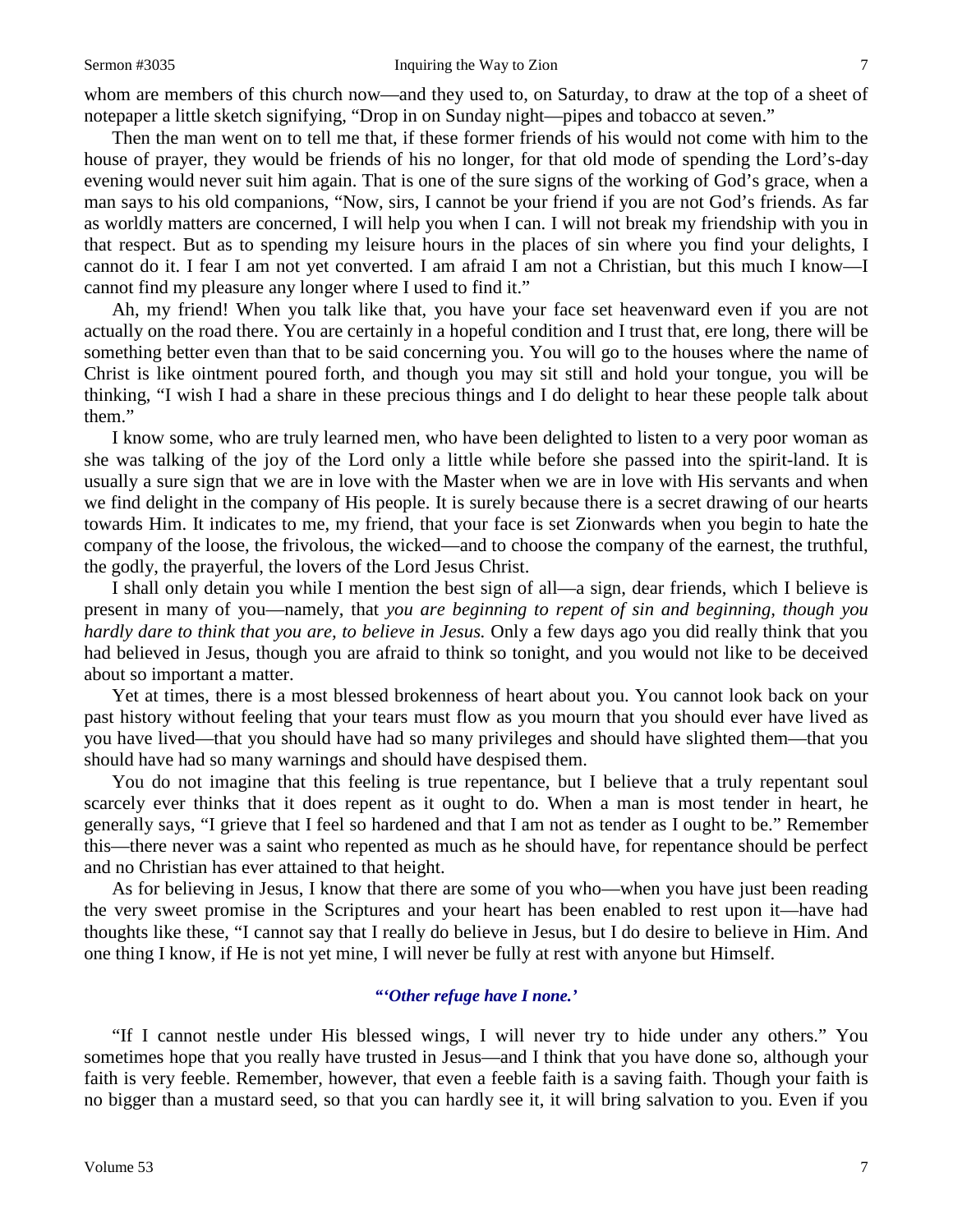cannot see it, God can. If you do but touch the hem of Christ's garment, virtue will flow out of Him to the saving of your souls.

There are some who go to heaven rejoicing all the way. I hope you may be of that happy number. But there are others, like those who are mentioned in the fourth verse of this very chapter, who go "weeping." There are tears at every step—"going and weeping." Yet, when they get to heaven, they will not be asked whether they came weeping or laughing. It is better to go weeping to heaven than to go laughing to hell. There are some who go weeping to heaven—they seem every day as if they must surely perish on the road, yet they get there at last.

And dear friend, if your face is set Zionward—if you can truly say, "There is none but Jesus for me. He is all my hope and all my trust," rest you content that you also shall get to heaven at last. If you are really trusting in Christ, you are sure of heaven, even if you have but one single grain of living faith in the crucified Savior.

> *"The feeblest saint shall win the day, Though death and hell obstruct the way."*

## **EXPOSITION BY C. H. SPURGEON**

#### *PSALM 32*

In this Psalm we have the Gospel of the peace of God as David knew it for himself and wrote it for the benefit of others.

**Verse 1.** *Blessed is he whose transgression is forgiven, whose sin is covered.*

Hear this inspired declaration, you who have transgressed the law of your God, you who cannot plead a righteousness of your own, you who are conscious that you are sinners in the sight of God—here is a door of hope for you. Here is a possibility of blessing even for those whose lives have been full of sin and transgression. This is not a blessing of the law, but a blessing of the Gospel—"Blessed is he whose transgression is forgiven, whose sin is covered."

**2.** *Blessed is the man unto whom the LORD imputeth not iniquity,—*

Even God does not keep it recorded against him. The man has committed iniquity, but it is no longer laid to his charge, even by Him whose all-seeing eye has witnessed it. "Blessed is the man unto whom the LORD imputeth not iniquity."

**2***. And in whose spirit there is no guile.*

No shuffling, no deceit. He deals honestly with God and with himself, and with his fellows—and God deals righteously with him, and yet covers his sin, forgives his transgression, and imputes not to him his iniquity.

**3-4***. When I kept silent, my bones waxed old through my roaring all the day long. For day and night thy hand was heavy upon me: my moisture is turned into the drought of summer. Selah.*

While under a sense of sin, David could not pray. Or his prayer, if he did offer one at all, turned into a kind of roaring, like the cry of a wounded beast. He was so heavy in heart, his whole being was so scorched and parched by the fire of God's righteous anger because of his sin, that the very ducts of his tears refused to supply him with any further streams, and he had to cry, "My moisture is turned into the drought of summer."

Oh, what a burden sin always brings with it, and what a dreadful thing it is to be crushed under the almighty hand of God when He convinces us of our guilt by the effectual working of His Holy Spirit! When David was in that condition, what did he do in order to get peace with God and to find rest for his soul? Listen—

**5***. I acknowledged my sin unto thee, and my iniquity have I not hid. I said I will confess my transgressions unto the LORD; and thou forgavest the iniquity of my sin. Selah.*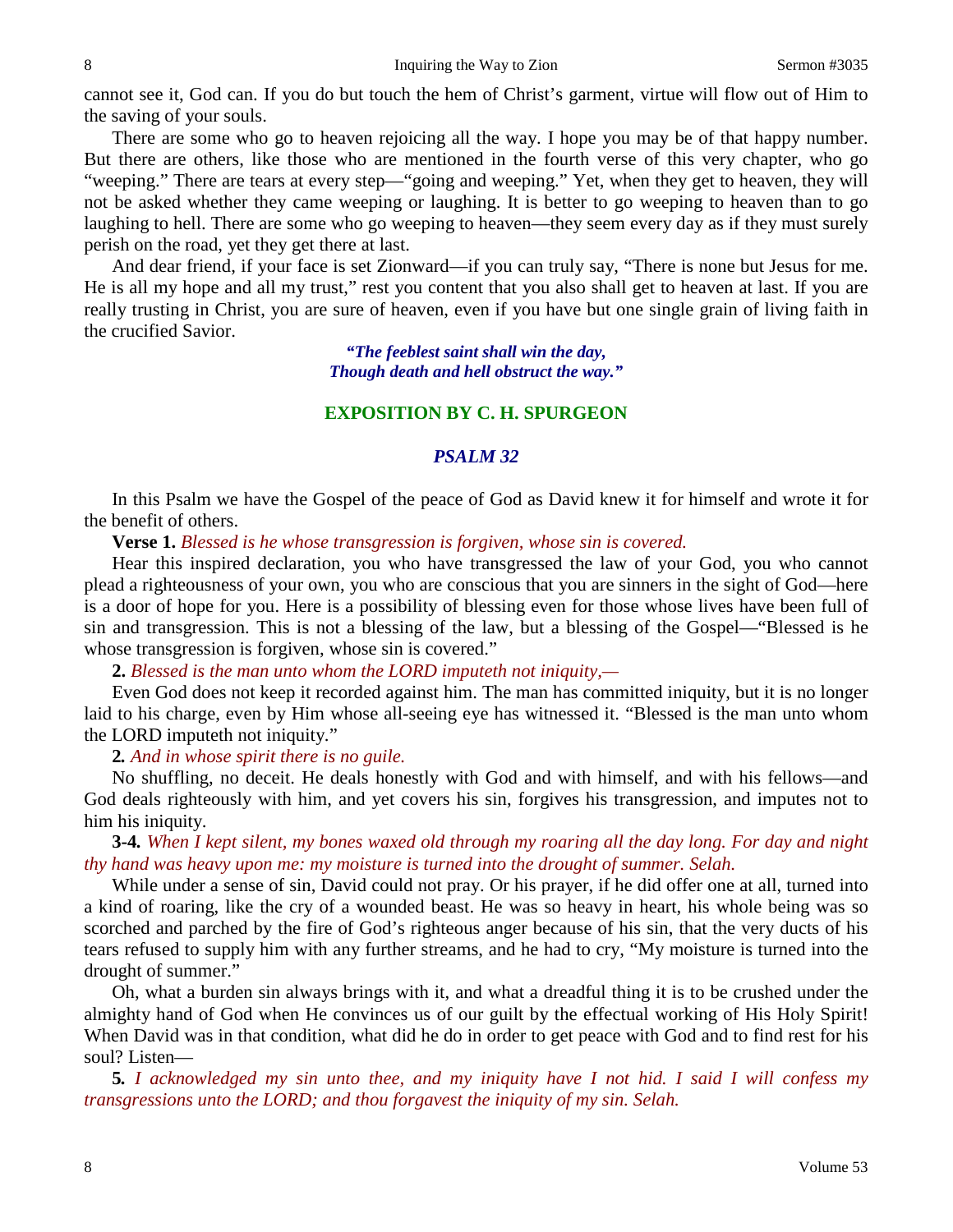He made to the Lord a full, childlike confession of his sin, iniquity, and transgressions—evidently putting his heart's trust in the mercy of God. And soon, all the burden that oppressed him was removed and the fierce burnings of divine vengeance within his spirit were quenched, and his storm-tossed heart was at rest in his God. "Thou for gavest the iniquity of my sin."

**6-7***. For this shall every one that is godly pray unto thee in a time when thou mayest be found: surely in the floods of great waters they shall not come nigh unto him. Thou art my hiding place;—*

See where alone a sinner can find a safe shelter—in his God. Christ Jesus, the Son of God, is the appointed Judge of all mankind, yet it is to Him that we fly for refuge, crying,—

### *"Rock of Ages, cleft for me, Let me hide myself in Thee!"*

It is strange that He, from whose lips the storm of wrath against sin comes, is the hiding place of His people. He draws the sword of infinite and infallible justice against all iniquity and then He furnishes, in His own great heart of love, the sheath into which that sword of justice is plunged. So the believer today says to Him in a fuller sense even than David understood the term, "Thou art my hiding place."

**7.** *You shalt preserve me from trouble: thou shalt compass me about with songs of deliverance. Selah.*

The once heavy heart shall dance for joy. The spirit that was so grievously burdened shall take up the note of glad thanksgiving when the Lord's free sovereign mercy brings forgiveness to His repenting children.

#### **8.** *I will instruct thee and teach thee in the way which thou shalt go: I will guide thee with mine eye.*

A good servant frequently does not need even a word from her mistress to guide her as to some duty to be performed or some fault to be avoided—a look is all that is necessary, just a glance of the eye gives the needful guidance. So the Lord says to His watchful servant, "I will guide thee with mine eye." But like the attentive servant, we must be keenly on the watch for this indication of our Lord's guiding eye.

**9***. Be ye not as the horse, or as the mule, which have no understanding: whose mouth must be held in with bit and bridle, lest they come near unto thee.*

If you will be like a horse or a mule, do not be surprised when you are made to feel the bit and bridle which are appropriate for such creatures, and if a whip and spur are added, remember that you brought such treatment upon yourself. Nay, do not be so foolish, but give heed to the divine injunction—"Be you not as the horse, or as the mule, which have no understanding: whose mouth must be held in with bit and bridle, lest they come near unto thee."

#### **10.** *Many sorrows shall be to the wicked:*

The backsliding child of God will smart under the strokes of his Father's chastising rod, but sterner treatment still will fall to the lot of "the wicked." On another occasion, David wrote, "The wicked shall be turned into hell, and all the nations that forget God."

#### **10.** *But he that trusteth in the LORD, mercy shall compass him about.*

What a number of blessed ring fences there are around a believer! Just now David wrote, "Thou shalt compass me about with songs of deliverance." And now he says of himself or his fellow believer, "He that trusteth in the LORD, mercy shall compass him about." What more can he need?

**11***. Be glad in the LORD, and rejoice, ye righteous: and shout for joy, all ye that are upright in heart.*

The Psalm began with blessedness and it ends with holy gladness. It was needful to go down into the Valley of Humiliation for a while, but the Lord brought the psalmist up to the mountaintop again, so that he felt that he must have others join him in his gladsome song—"Be glad in the LORD, and rejoice, ye righteous; and shout for joy, all ye that are upright in heart." May all of us be fitted by God's grace to join that singing and shouting company, for Jesus' sake! Amen.